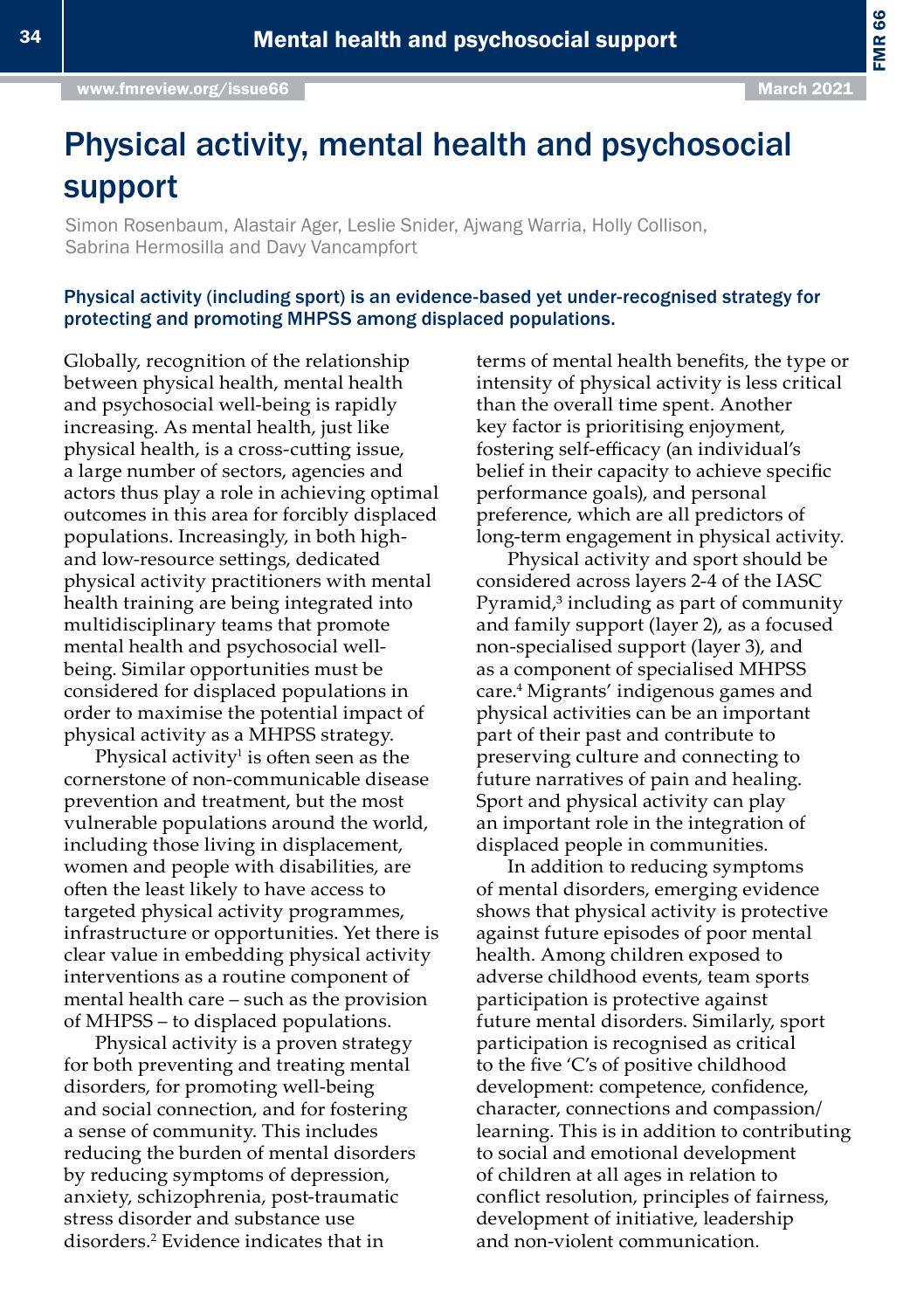#### March 2021 **[www.fmreview.org/issue66](https://www.fmreview.org/issue66)**

# **Physical activity, MHPSS and humanitarian contexts**

# **Rohingyas in Bangladesh:** A rapid

assessment conducted in Cox's Bazar in 2019 found that the Rohingya refugees identified physical activity as a psychosocial strategy which helped to relieve 'tension', a local expression for distress.<sup>5</sup> Lack of resources (including space and equipment) was the biggest barrier to participation despite strong support for physical activity from community leadership. Access was also limited for specific groups including people with disabilities, older adults and – due to security fears and cultural attitudes – women. The report provides recommendations for MHPSS providers including promoting cultural-friendly games and activities, ensuring MHPSS staff are trained in and aware of the benefits of physical activity, and using woman- and childfriendly spaces to deliver tailored physical activity programmes for those groups.<sup>6</sup>

**ClimbAID:** ClimbAID is a non-profit, sportfor-development organisation that uses climbing as a mental health and psychosocial intervention. Their programme in Lebanon

encompasses the 'Rolling Rock', a mobile climbing wall that brings MHPSS-informed climbing and other physical activities to children and youth from the local population and the refugee community. Preliminary results of an evaluation of the ClimbAID programme highlight its contribution to fostering better relationships between refugee and host communities, challenging gender biases and increasing self-efficacy.

**Surf therapy:** Surfing is being used in vulnerable populations around the world to promote health, empowerment, mentorship, and community inclusion and partnership. The principles and learning from surf therapy programmes and the establishment of the International Surf Therapy Organization<sup>7</sup> provide a foundation for developing, evaluating and scaling physical activity programmes with mental health aims.

### **Arsenal Football Club and Save the**

**Children:** Coaching for Life, a partnership between a professional football team and an NGO, was developed in response to research conducted by Save the Children as a MHPSS strategy to address the negative consequences of prolonged exposure to



ClimbAID PSS-informed climbing session in Saadnayel, Bekaa Valley, Lebanon.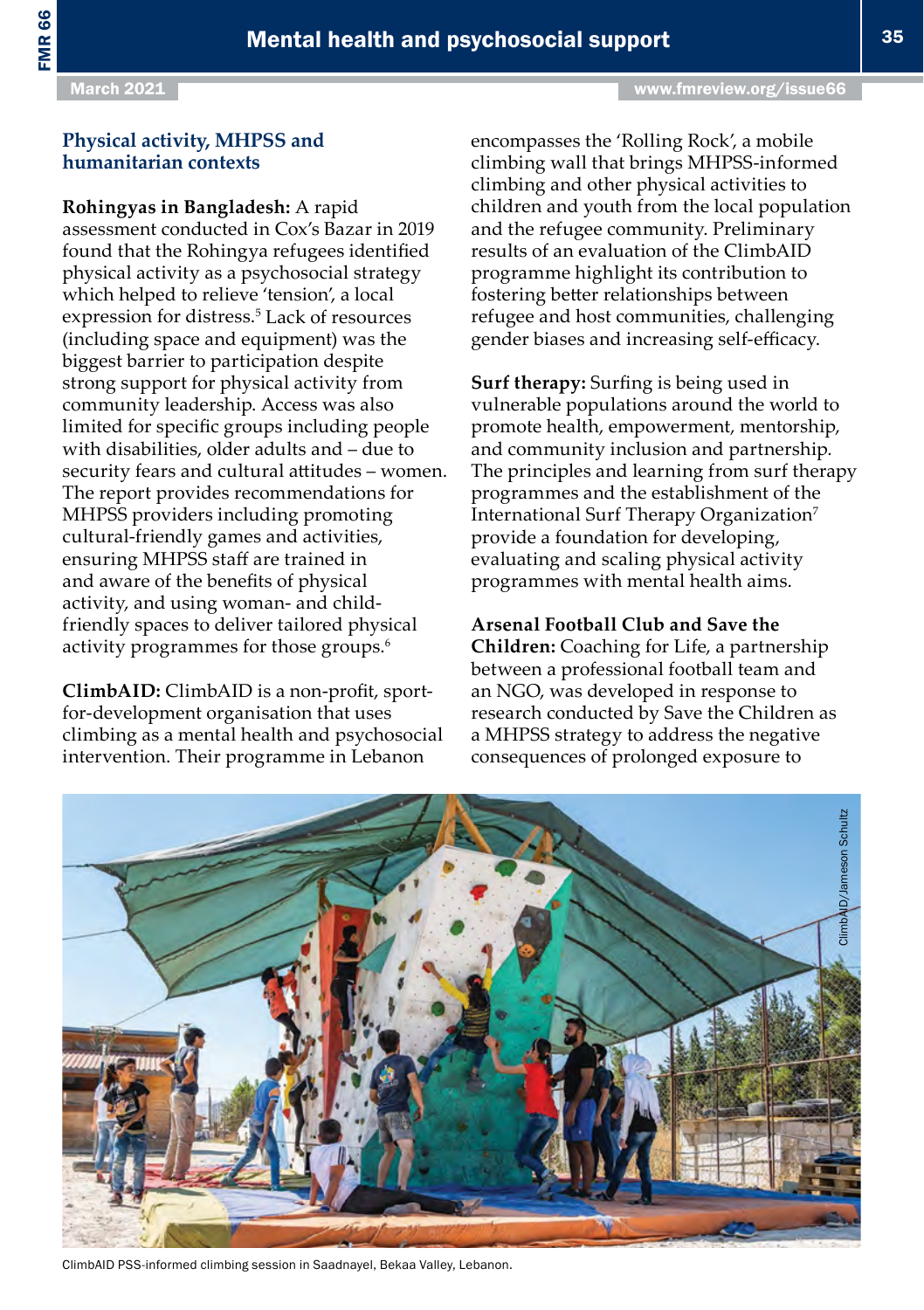#### **Integrating physical activity as core MHPSS**

MHPSS and sports practitioners working with displaced communities can maximise the potential of physical activity to protect and promote mental health and psychosocial well-being in a variety of ways. Firstly, MHPSS practitioners should be trained in basic principles of physical activity promotion and, similarly, professionals providing physical activity and sports programmes should at a minimum be trained in basic psychosocial support principles and skills, including psychological first aid. Secondly, a basic level of infrastructure is required to deliver physical activity and sports programmes and ensure that those who are most vulnerable are not left behind. Thirdly, thinking beyond able-bodied young men and expanding physical activity services to safely and appropriately include women and people with disabilities is essential. Lastly, physical activity – and team sports in particular – can provide an opportunity for mentorship and pathways to livelihoods that should be considered in developing physical activity programmes with an MHPSS purpose.

#### Simon Rosenbaum

*[s.rosenbaum@unsw.edu.au](mailto:s.rosenbaum@unsw.edu.au) @simon\_rosenbaum* Associate Professor, School of Psychiatry, UNSW Sydney

Alastair Ager *[aager@qmu.ac.uk](mailto:aager@qmu.ac.uk) @AlastairAger* Professor, Institute for Global Health and Development, Queen Margaret University

Leslie Snider *[les@redbarnet.dk](mailto:les@redbarnet.dk) @LeslieMSnider* Director, The MHPSS Collaborative, hosted by Save the Children Denmark

Ajwang Warria *[ajwang.warria@wits.ac.za](mailto:ajwang.warria@wits.ac.za)* Senior Lecturer, University of the Witwatersrand

Holly Collison *[H.Collison@lboro.ac.uk](mailto:H.Collison@lboro.ac.uk)* Senior Lecturer, Institute for Sport Business, Loughborough University London

#### Sabrina Hermosilla

*[shermosi@umich.edu](mailto:shermosi@umich.edu) @HermosillaSabri* Research Investigator, University of Michigan

stress in children. The project was piloted in Jordan and Indonesia and uses football to help children develop skills in managing emotions, communication, decision-making, self-esteem and conflict management.

### **Competition versus participation in Uganda:**

Not all sport-for-development programmes have a positive impact on mental health and psychosocial outcomes. A competitive football league in northern Uganda was found to have had a negative impact on the mental health of participating boys. The resulting recommendations highlight the need to improve local capacity and resource provision for non-competitive recreational physical activity, and the importance of integrating MHPSS training for coaches and sporting professionals.<sup>8</sup>

#### **The Olympic Refuge Foundation (ORF):**

The ORF was founded in 2017 by the International Olympic Committee (IOC) in order to support the protection, development and empowerment of children and youth in vulnerable situations through sport. The *Sport for Protection Toolkit: Programming with Young People in Forced Displacement Settings*<sup>9</sup> was the product of a multi-agency collaboration between UNHCR, the IOC and Terre des Hommes to develop a practical resource for practitioners working with sport to improve outcomes for young people living in displacement. It includes both theoretical and step-by-step practical guidance.

Following the successful development of the *Toolkit*, the ORF Think Tank was launched in July 2020. This aims to enhance the visibility of the role of sport as an evidence-based MHPSS strategy, while supporting the generation of evidence and resources. The ORF Think Tank includes representatives of diverse fields including international development and emergency contexts, clinical disciplines (psychiatry, psychology, physiotherapy, exercise physiology), child protection, education and post-conflict programming. This diversity provides an opportunity to break down many of the traditional